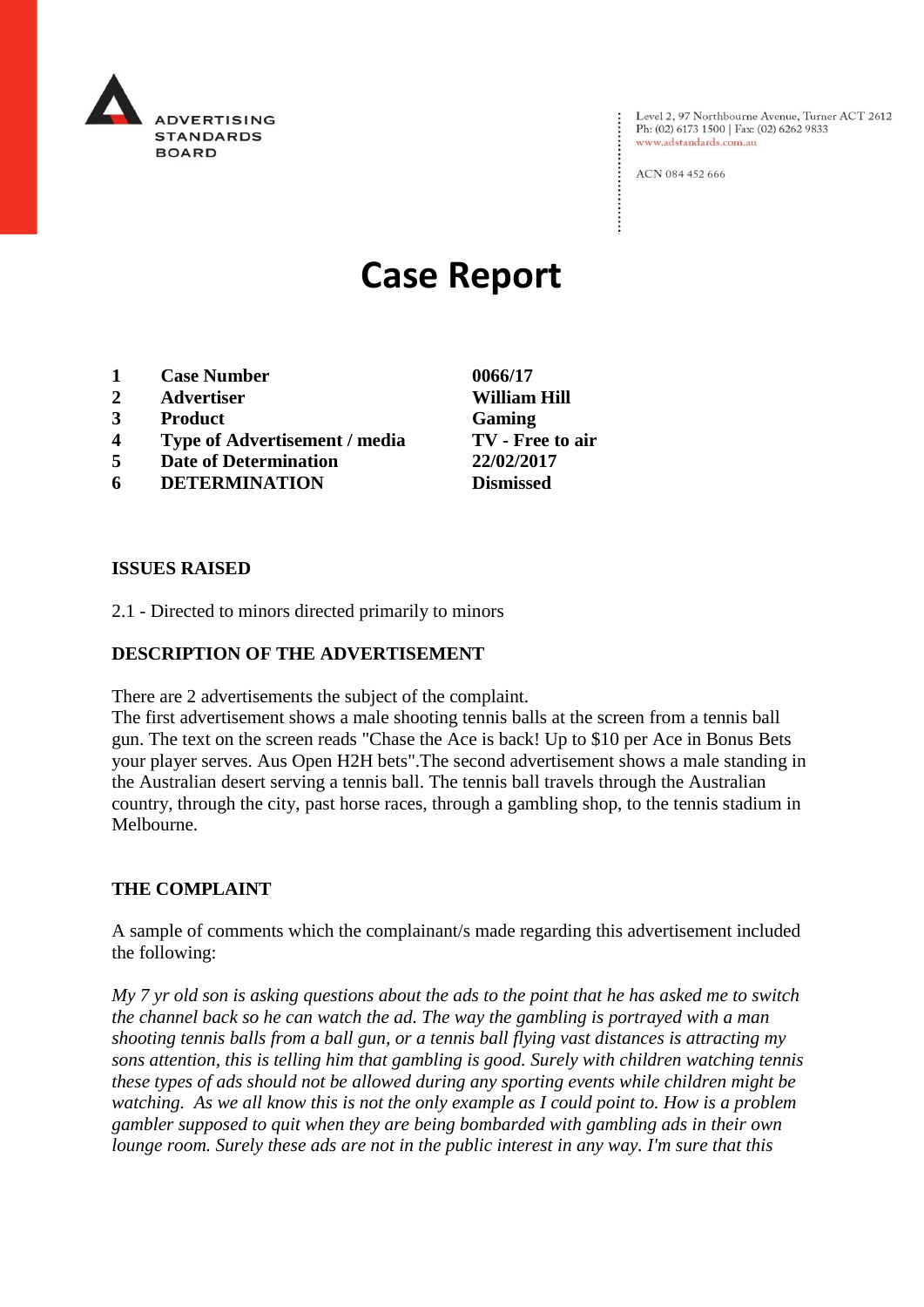*complaint will just be put on the pile with all the rest, as the money these companies make is more important than our societies future.*

# **THE ADVERTISER'S RESPONSE**

Comments which the advertiser made in response to the complainant/s regarding this advertisement include the following:

*The complainant has referred to two (2) advertisements aired by William Hill during the 2017 Australian Open.*

*Based on the complaint the ASB has identified that the advertisements may have breached section 2.1 of the AANA Wagering Advertising & Marketing Communication Code (the Code) which requires that advertising for a wagering product or service must not be directed primarily to individuals under the age of 18 years (Minors), having regard to the theme, visuals and language used.*

*The complainant expresses concern that Minors were exposed to the advertisements and that the advertisements were portraying to Minors that "gambling is good".*

*William Hill rejects any suggestion that the advertisements were directed at Minors. Whilst each advertisement depicts a tennis ball, either travelling through Australia, or being shot from a tennis ball gun, the advertisement do not contain any imagery, language or themes that would appeal to Minors. Further, there is no suggestion or messaging in the advertisements that "gambling is good" as asserted by the complainant.*

*We note that the advertisements were given a "B "rating with a "BLIVE" restriction by CAD and were aired at the appropriate times for the rating given.*

*As a wagering company, William Hill does not offer products or services to Minors, hence William Hill does not target its advertising to Minors.*

*Accordingly WHA submits that the advertisements do not breach section 2.1 of the Code, as they are not directed at Minors.*

*The complainant also expressed concerns about problem gamblers being exposed to the advertisements. To this, we note that the advertisements clearly state the required warning message in relation to responsible gambling, including text directing customers to appropriate gambling help services. This warning message complies with the legislative requirements for the states and territories in Australia in which the advertisements were aired.*

*William Hill is committed to responsible gambling, including promoting its services in a responsible manner.*

*We have reviewed the advertisements in light of the remaining provisions of sections of the Code and determine that the remaining sections of the Code do not apply to the advertisements.*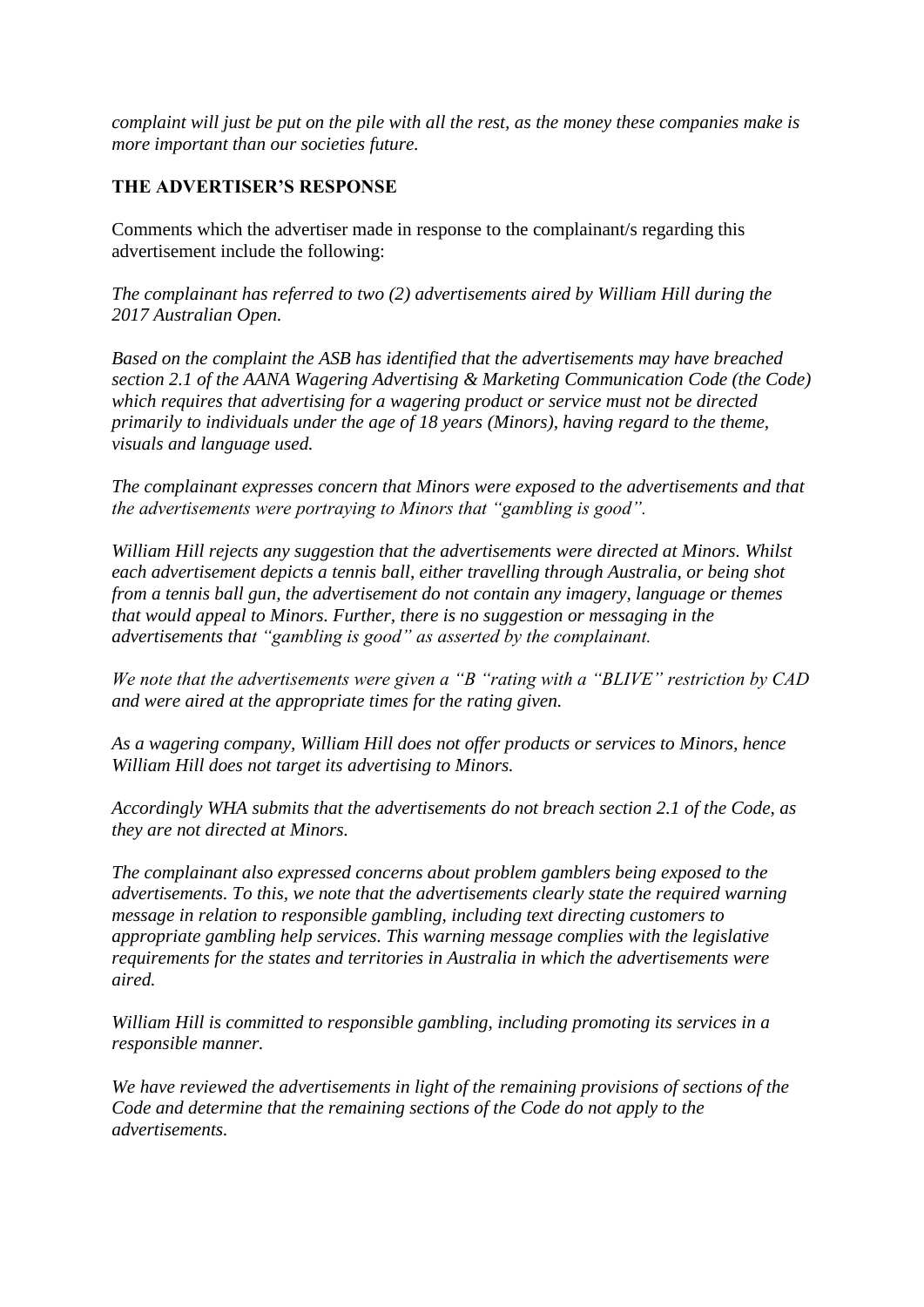## *William Hill submits that the complaint should be dismissed.*

# **THE DETERMINATION**

The Advertising Standards Board ("Board") considered whether this advertisement breaches the AANA Wagering Advertising and Marketing Communication Code (Wagering Code).

The Board noted the complainant's concern that the advertisement is attractive to children and encourages people to gamble

The Board reviewed the advertisement and noted the advertiser's response.

The Board noted that the advertiser is a company licensed in a State or Territory of Australia to provide wagering products or services to customers in Australia and that the product advertised is a wagering product or service and therefore the provisions of the Wagering Code apply.

As per the AANA Wagering Advertising and Marketing Communication Code Practice Note:

"The Code applies to advertising and marketing communication for wagering products and services provided by licensed operators in Australia. Wagering Product or Service relates to betting on horse races, harness races, greyhound races, or sporting events including electronic sports (competitive video gaming), as well as betting on a series of races or events. It also includes betting on an event, or a series of events, such as novelty events or other contingencies, for example royal baby names or award winners. In addition it includes betting on fantasy sport teams."

In particular the Board considered Section 2.1 of the Wagering Code which provides: 'Advertising or Marketing Communication for a Wagering Product or Service must not, having regard to theme, visuals and language used, be directed primarily to Minors'.

The Board noted that Minors are defined in the Code as persons under the age of 18 years.

The Board noted that there are two versions of television advertisements. One version "chase the ace," features a man in a suit firing a gun that shoots out tennis balls while the voiceover describes the deal being offered. In the other version "the ball", the man launches a tennis ball by hitting it with a futuristic looking tennis racquet and it travels at pace arriving at the Australian open. The presenter talks about the new 'fast betting available.'

The Board noted the complainant's concern about the number of gambling advertisements that are being aired and that his child is exposed and is concerned about how they appeal to children. The Board noted that the advertised product is legally allowed to be advertised and considered that while advertisers should exercise care in the placement of their advertising, the placement, and frequency, of a wagering advertisement is not an issue under the Wagering Code.

The Board considered that the television advertisement featuring the man firing a tennis ball gun did not include any particular words, bright colours or other characters or children that would increase the appeal to children. The hit the ball advertisement did include fast and